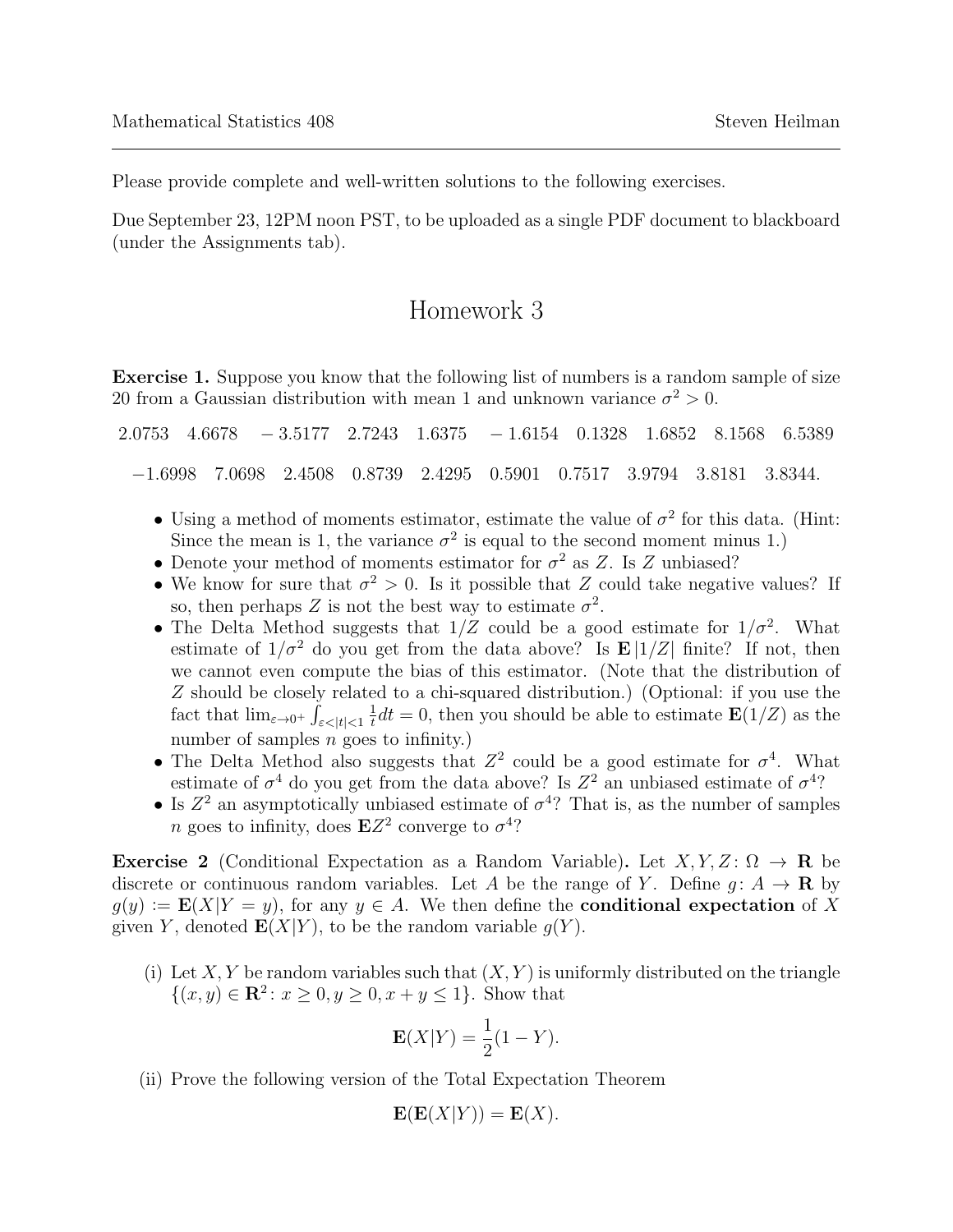- 2
- (Optional) If X is a random variable, and if  $f(t) := \mathbf{E}(X t)^2$ ,  $t \in \mathbf{R}$ , then the function  $f: \mathbf{R} \to \mathbf{R}$  is uniquely minimized when  $t = \mathbf{E}X$ . A similar minimizing property holds for conditional expectation. Let  $h: \mathbf{R} \to \mathbf{R}$ . Show that the quantity  $\mathbf{E}(X - h(Y))^2$  is minimized among all functions  $h: \mathbf{R} \to \mathbf{R}$  when  $h(Y) = \mathbf{E}(X|Y)$ . (Hint: use the previous item.)
- (iv) Show the following

$$
\mathbf{E}(X|X) = X.
$$
  

$$
\mathbf{E}(X+Y|Z) = \mathbf{E}(X|Z) + \mathbf{E}(Y|Z).
$$

(v) If  $Z$  is independent of  $X$  and  $Y$ , show that

$$
\mathbf{E}(X|Y,Z) = \mathbf{E}(X|Y).
$$

(Here  $\mathbf{E}(X|Y,Z)$  is notation for  $\mathbf{E}(X|(Y,Z))$  where  $(Y,Z)$  is interpreted as a random vector, so that X is conditioned on the random vector  $(Y, Z)$ .)

Exercise 3 (Sunspot Data, Version 2). This exercise deals with sunspot data from the following files (the same data appears in different formats)

## [txt file](http://www.sidc.be/silso/DATA/SN_d_tot_V2.0.txt) [csv \(excel\) file](http://www.sidc.be/silso/INFO/sndtotcsv.php)

These files are taken from <http://www.sidc.be/silso/datafiles#total>

To work with this data, e.g. in Matlab you can use the command

x=importdata('SN\_d\_tot\_V2.0.txt')

to import the .txt file.

The format of the data is as follows.

- Columns 1-3: Gregorian calendar date (Year, Month, then Day)
- Column 4: Date in fraction of year
- Column 5: Daily total number of sunspots observed on the sun. A value of -1 indicates that no number is available for that day (missing value).
- Column 6: Daily standard deviation of the input sunspot numbers from individual stations.
- Column 7: Number of observations used to compute the daily value.
- Column 8: Definitive/provisional indicator. A blank indicates that the value is definitive. A <sup>\*\*</sup>' symbol indicates that the value is still provisional and is subject to a possible revision (Usually the last 3 to 6 months)

In a previous Exercise, we examined the number of sunspots  $U_t$  versus time t, where the units of t in the data are in integers divided by  $365$  (or by  $365.25$ ),. You should have observed that the sunspots had a roughly 11-year periodicity. To make this more precise, we will use an estimator that checks for frequencies present in the data.

Denote  $i :=$ √  $\overline{-1}$ . For any real number r, consider the following estimator

$$
\widehat{U}(r) := \sum_{t \in \mathbf{Z}/365} U_t e^{2\pi i tr}.
$$